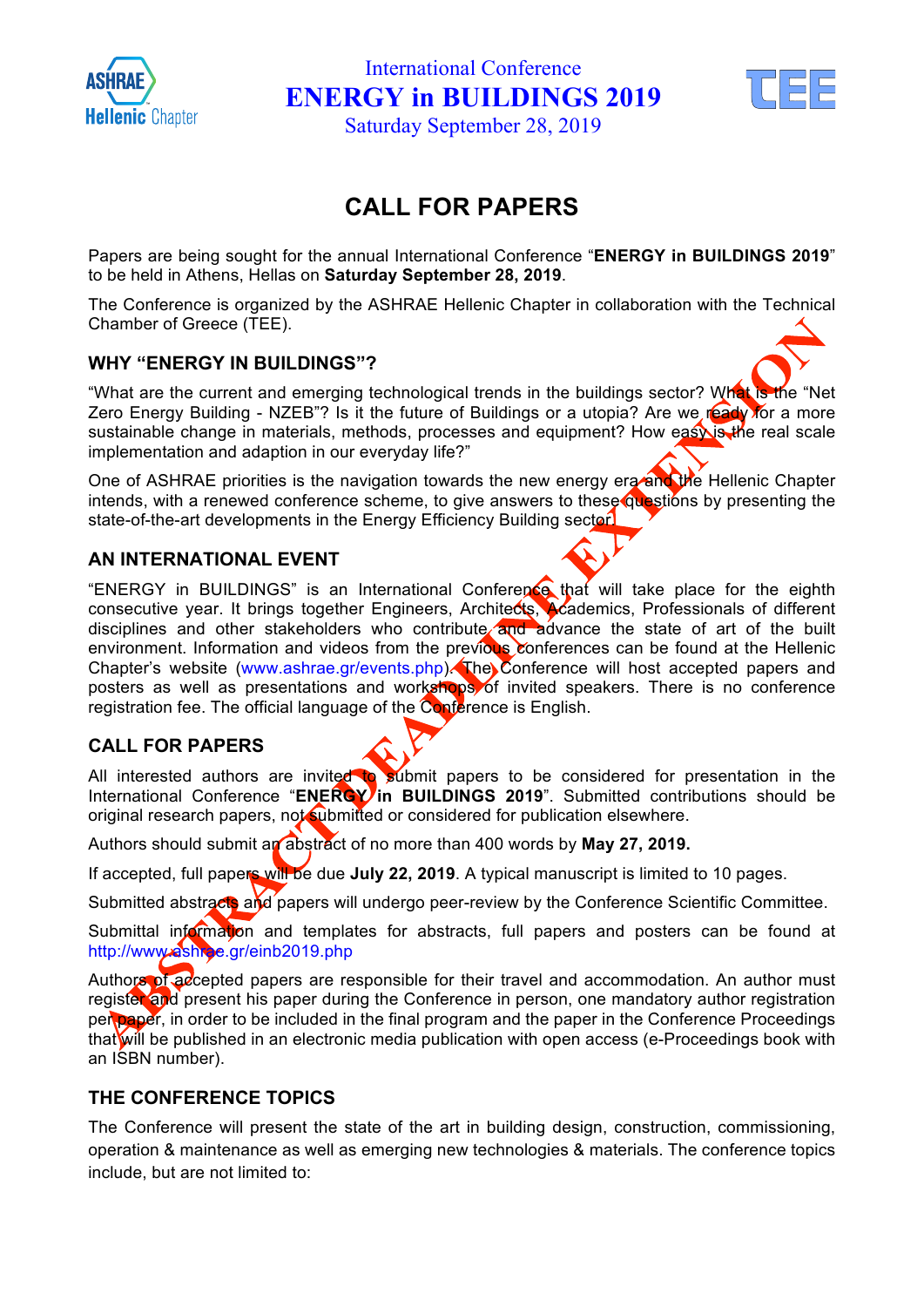

# International Conference **ENERGY in BUILDINGS 2019**



Saturday September 28, 2019

- $\checkmark$  Nearly or Net Zero, and Net Positive Energy Buildings
- $\checkmark$  Data Centers Beyond Current Technologies
- $\checkmark$  Architectural Designs for High Performance Buildings
- $\checkmark$  Indoor Environment Quality (IEQ), Health & Comfort, Occupant Psychology & Acceptance
- $\checkmark$  IoT for the Built Environment.
- $\checkmark$  Renewable Energy in Buildings
- $\checkmark$  Next Gen HVAC Simulations & Energy Management
- $\checkmark$  Advances in Refrigeration & Alternative **Refrigerants**
- $\checkmark$  Embodied Energy, Life Cycle Assessment
- $\checkmark$  Daylight & Artificial Lighting
- $\checkmark$  Advanced Materials and Applications
- $\checkmark$  Renovation for Improved Energy Performance
- $\checkmark$  Cogeneration & Energy Storage in Buildings
- ✓ Sustainable Neighbourhoods, Cities and<br>Regions<br>ONS Regions

#### **CONFERENCE THEMES & SPECIAL SESSIONS**

#### **Resiliency, Efficiency, Sustainability and Smart Technologies**

This year the conference will place an emphasis in improving resiliency of our built-environment, on how our modern, technology dependent, society can continue to function when subject to disruptive events, be they human caused, technology malfunctions and failures, or natural disasters.

Topics of interest include: the vulnerability of the built environment to extreme events, how smart technologies can improve resiliency, the interrelationship of improved sustainability and improved resiliency, the future of energy and water efficiency in order to meet the demands of a more sustainable built environment, methods to future-proof the design  $\bullet$  buildings and the built environment.

#### **Lighting**

The Lighting thematic event will provide an opportunity to exchange views on key areas of light and lighting engineering, to present progress in technology and to discuss future challenges. Areas of interest include, but are not limited to: Lighting technology (lamps, luminaires, lighting controls, Lighting calculations and measurements; Energy efficiency and economics of lighting; Standards and legislation in lighting; Daylight design and control; Interior & exterior lighting; Architecture lighting; Lighting in antiquity, Illumination of archaeological sites, monuments and museums; Human aspects of lighting.

### **INTERNATIONAL SCIENTIFIC COMMITTEE**

- Ioanna B. Deligkiozi, Ph.D. *Chemical Engineer, NTUA Senior Manager, Axia Innovation, München, Germany*
- Maria Taxiarchou, Ph.D. *Assistant Professor School of Mining and Metallurgical Engineering, NTUA*
- Chrysanthi Panagiotopoulou, Ph.D. *Senior Researcher, School of Mining and Metallurgical Engineering NTUA*
- Thomas M. Lawrence, Ph.D. *Building Physicist, Senior Researcher, IERSD, National Observatory of Athens, Hellas*
- Elena Dascalaki, Ph.D. *Building Physicist, Senior Researcher, IERSD, National Observatory of Athens, Hellas*
- Drury B. Crawley, Ph.D. *FASHRAE, BEMP, FIBPSA, AIA Director, Building Industry Development, Bentley Fellow, Bentley Systems, Inc.*
- Eleftherios Bourdakis, Ph.D. *Policy Officer, Energy Efficient Buildings, European Commission*
- Essam Khalil, Ph.D. *FASHRAE, FASME, FAIAA Professor, Faculty of Engineering, Cairo University, Egypt*
- Constantinos Balaras, Ph.D. *FASHRAE, Research Director, National Observatory of Athens, Hellas*
- Aleksandar Andelković, Ph.D. *Director of Energy Innovation Center, Dpt. of Energy & Process Engineering, Faculty of Technical Sciences, University of Novi Sad, Serbia*
- Antonis Peppas, Ph.D. *Senior Researcher, School of Mining and Metallurgical Engineering NTUA*
- Dimitris A. Charalambopoulos, M.Sc., BEAP *Mechanical Engineer, D.A. Charalambopoulos & Assocs, Engineering Consultants, Hellas.*